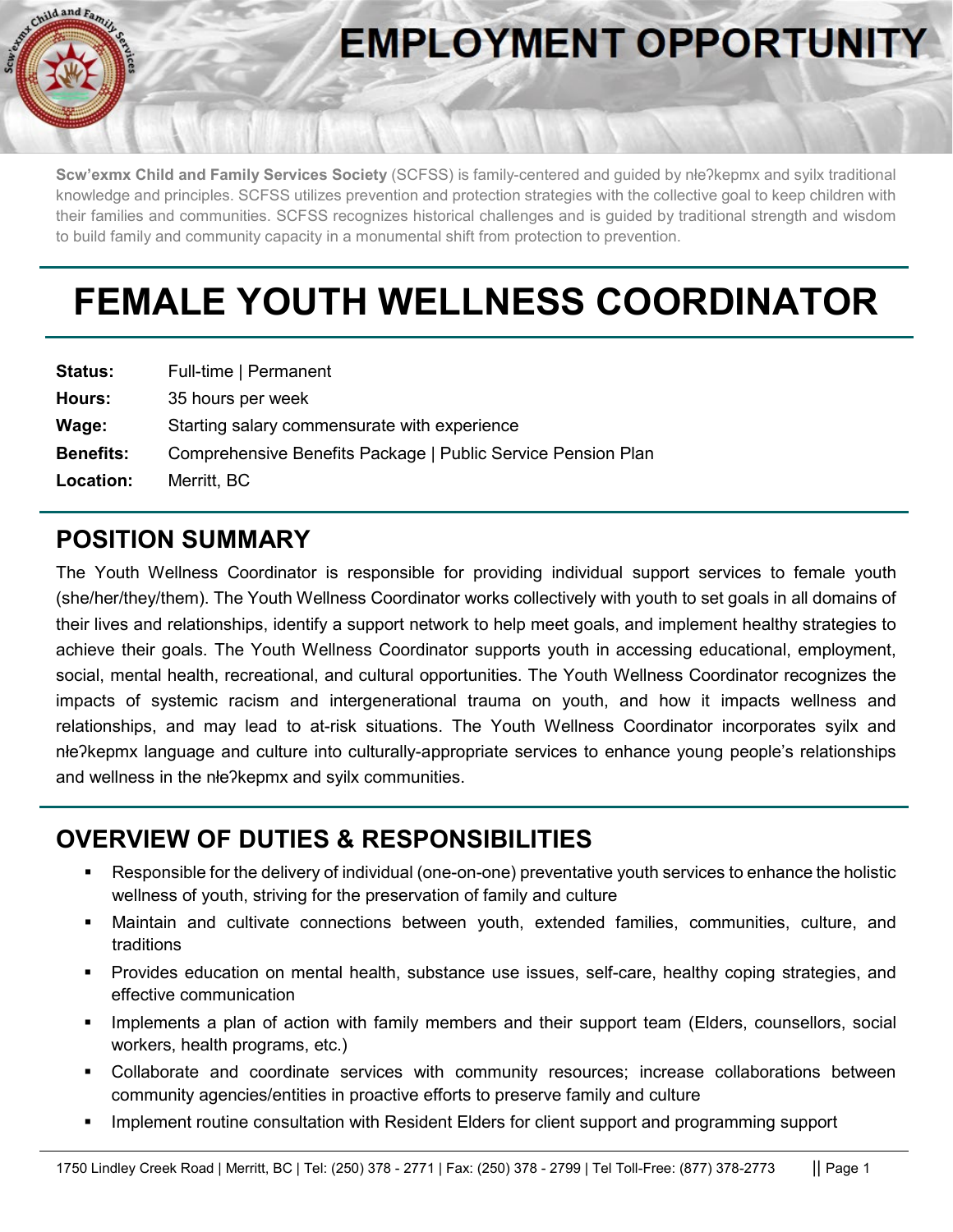

## **FEMALE YOUTH WELLNESS COORDINATOR**

- Ensure practices are culturally safe, reflective of intergenerational impacts and trauma-informed practice in alignment with syilx and nłeʔkepmx culture and traditions
- **Ensure regular reporting requirements are met to the Youth Team Leader, funding bodies and appropriate** agencies to produce appropriate documentation
- Develop, monitor, and update an annual Personal Development Plan aligned with SCFSS's strategic priorities in the Strategic Plan
- Integrate the nłeʔkepmx Framework of Practice and the syilx Child and Family Plan in support services to youth

#### **SUPERVISION RECEIVED**

- Regular consultation and review with the Youth Team Leader
- Annual Performance Evaluation and work plan review with the Youth Team Leader

#### **JOB REQUIREMENTS**

- Clear Criminal Record check prior to the first day of work
- Clear Ministry of Child and Family Development Prior Contact Check prior to the first day of work
- Valid Class 5 BC driver's license without restrictions

#### **EDUCATION & EXPERIENCE**

- Degree in Social Work, Human Services, Psychology, or in an area relevant to the work performed. A combination of training and experience will be considered.
- Minimum two years of experience working with Indigenous youth, families, or community
- Minimum one year of experience in developing and facilitating support services, programs, and workshops for individuals or families
- Working knowledge of nłe?kepmx and syilx language and culture

#### **MINIMUM REQUIRED COMPETENCIES**

- Applied skills using a harm-reduction approach, relationship-based practices, and incorporating strengthbased philosophy
- Knowledge and sensitivity of the external factors that place youth in high-risk situations
- Knowledge and sensitivity to the barriers and risks that female Indigenous youth encounter
- Intermediate level proficiency in Microsoft Office and other IT platforms for word processing, statistics, databases, reports, and spreadsheets
- Exhibits an exceptional ability in connecting with young person(s) and building a trusting, professional relationship
- Effective time management skills, strong professional boundaries, and quick and efficient problem-